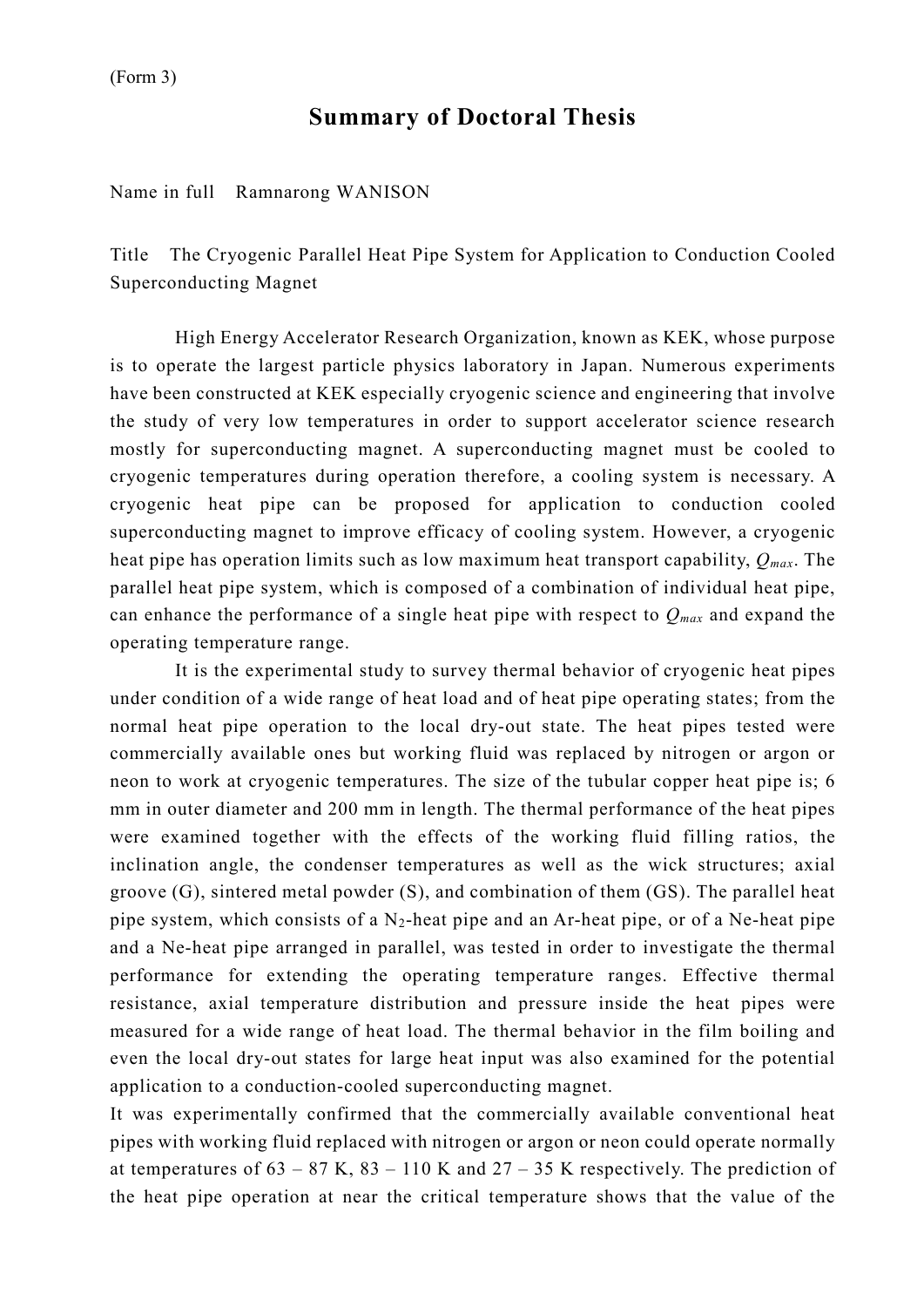maximum heat transport capability, *Qmax*, becomes very small since the value of latent heat of vaporization becomes zero at the point. The filling ratio of working fluid should be higher than 50% to activate the cryogenic heat pipe, and the working fluid filling ratios considerably affect  $Q_{max}$  of the heat pipe. The gravity force acting on the excess liquid puddle accumulated in the end portion of the condenser section causes increasing of *Qmax* in cases of the filling ratio larger than 100 %. The inclination angle of higher than 10 degree when the evaporator section is below the condenser section can much enhance the value of  $Q_{max}$ . The minimum value of the overall thermal resistance,  $R_{th}$ , which appeared during the normal heat pipe operation, was 0.20 K/W, 0.25 K/W and  $0.12$  K/W for the N<sub>2</sub>-heat pipe, the Ar-heat pipe and the Ne-heat pipe, respectively. It was found that the effective thermal conductance was approximately 150 times superior to that of the heat pipe without working fluid filled where heat transferred by conduction through the copper tube wall, and 75 times superior to that of simple copper rod having the same diameter and length as the heat pipe. The performance rank by the wick structures on the basis of  $Q_{max}$  is as follows in descending order; GS, S and G. It was the results of the experiments that the  $N_2$ -heat pipe, the Ar-heat pipe and the Ne-heat pipe with GS wick structure and 100% filling ratio had the values of *Qmax*, 12.0 W, 14.0 W and 7.0 W, respectively. The parallel heat pipe can enhance the performance of the single heat pipe in term of *Qmax*, which was 29.0 W that can be obtained at the operating temperature of 87 K. It was seen that even in the local dry-out state the heat pipe still has high heat transfers rate compared to solid copper. This may indicate it can be utilized for cooling of superconducting magnet from high temperature.

It is experimentally confirmed that the commercially available conventional heat pipe can be utilized as a cryogenic heat pipe for the application to conduction cooled superconducting magnets. It was demonstrated that the wide range of cryogenic heat pipe operation consisting not only of the normal heat pipe operation but also the local dry-out state is effective for thermal management owing to very small temperature gradient and cooling from high temperature.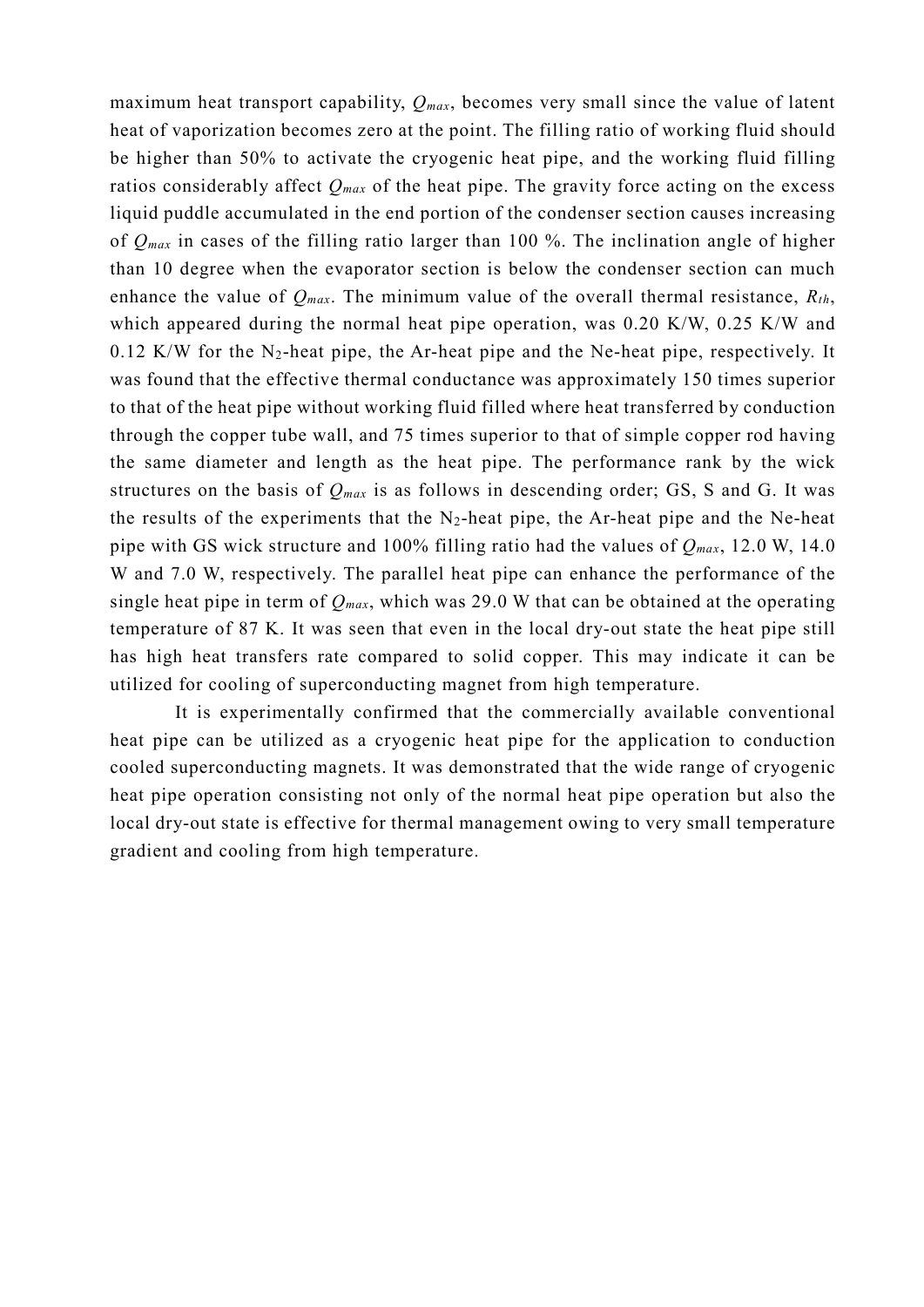Results of the doctoral thesis screening

## 博士論文審査結果

## <sub>Name</sub> in Full<br>氏 名 Ramnarong WANISON

## -<br>論文題自 The Cryogenic Parallel Heat Pipe System for Application to Conduction Cooled Superconducting Magnet

本研究の対象にしているヒートパイプとは、封じきられた"パイプ"の中に適量の凝縮 性流体を入れ、吸熱(高温)側での蒸発と放熱(低温)側での凝縮によって対流を発生さ せて熱の輸送をする伝熱要素である。凝縮後の液体の吸熱側への移動を促進するため、パ イプの内表面は"ウィック"と呼ばれる毛細管構造となっている。その優れた熱輸送特性 (高い等価熱伝導率)を生かし、水を作動流体とするものが室温域で、カリウムやナトリ ウムを作動流体とするものが数百度以上の高温域で伝熱部品として実用されている。さら に、-200℃以下の極低温領域でも、超伝導磁石などの伝導冷却材としての活用を目指して、 ヘリウムや窒素の液化ガスを作動流体とするヒートパイプの研究が進められており、本研 究もこれに分類される。

本研究では、水を作動流体として設計された市販の銅製ヒートパイプに大気圧での凝縮 温度が 87 K のアルゴン、77 K の窒素及び 27 K のネオンを作動流体として充てんしたヒ ートパイプを研究対象にしている。銅丸管の内表面に長手方向の微細溝加工したタイプ、 内表面を焼結銅で覆ったタイプ及び溝加工のさらに内径側を焼結銅層で覆う複合タイプの 3 種類のウィック構造のヒートパイプを調達し、ヒーター加熱される吸熱側から液体窒素 やヘリウム小型冷凍機で冷却された放熱(凝縮)側への熱流の状況を、温度分布や圧力の 測定を通じて解析している。放熱側は、実験中一定の温度を保つように、冷凍機や液体窒 素の寒冷能力を調整する工夫がされている。

実験では、ウィック構造のタイプ、充てんする流体の量や放熱側の温度を変えて、吸熱 -放熱間の温度差(熱抵抗)や限界熱(加熱量が増えていくと吸熱部の温度が急激に立ち上 がる現象)のデータを主に収集している。3 つのウィック構造のヒートパイプの限界熱は 概ねこれまでのヒートパイプの計算式からの予測と傾向は一致していることを確認した。 一方で加熱前ウィック部全体が液相で満たされた状態を充てん率 100%と定義すると、水 では 100%で最も低くなる熱抵抗がアルゴンや窒素では約 85 %の時に最小になることが観 測されている。さらに有効温度の異なる作動流体のヒートパイプ(アルゴンと窒素)を並 列の配置することによって、ヒートパイプとして作動する有効温度範囲が拡大できること を実証した。また、加熱側がヒートパイプ有効温度以上の状況でも、放熱側で部分的にヒ ートパイプのメカニズムが機能し、全体としての熱抵抗は通常の伝熱板(純銅板など)よ り低くなることを実測している。

以上の実績から、本論文では、予冷速度など伝導冷却タイプの超伝導磁石の冷却性能を 向上する技術要素として、低温流体を封入したヒートパイプの有効性を示している。

出願者は英語で上記実験内容を公開発表し、質疑にも滞ること無く回答した。現在まで